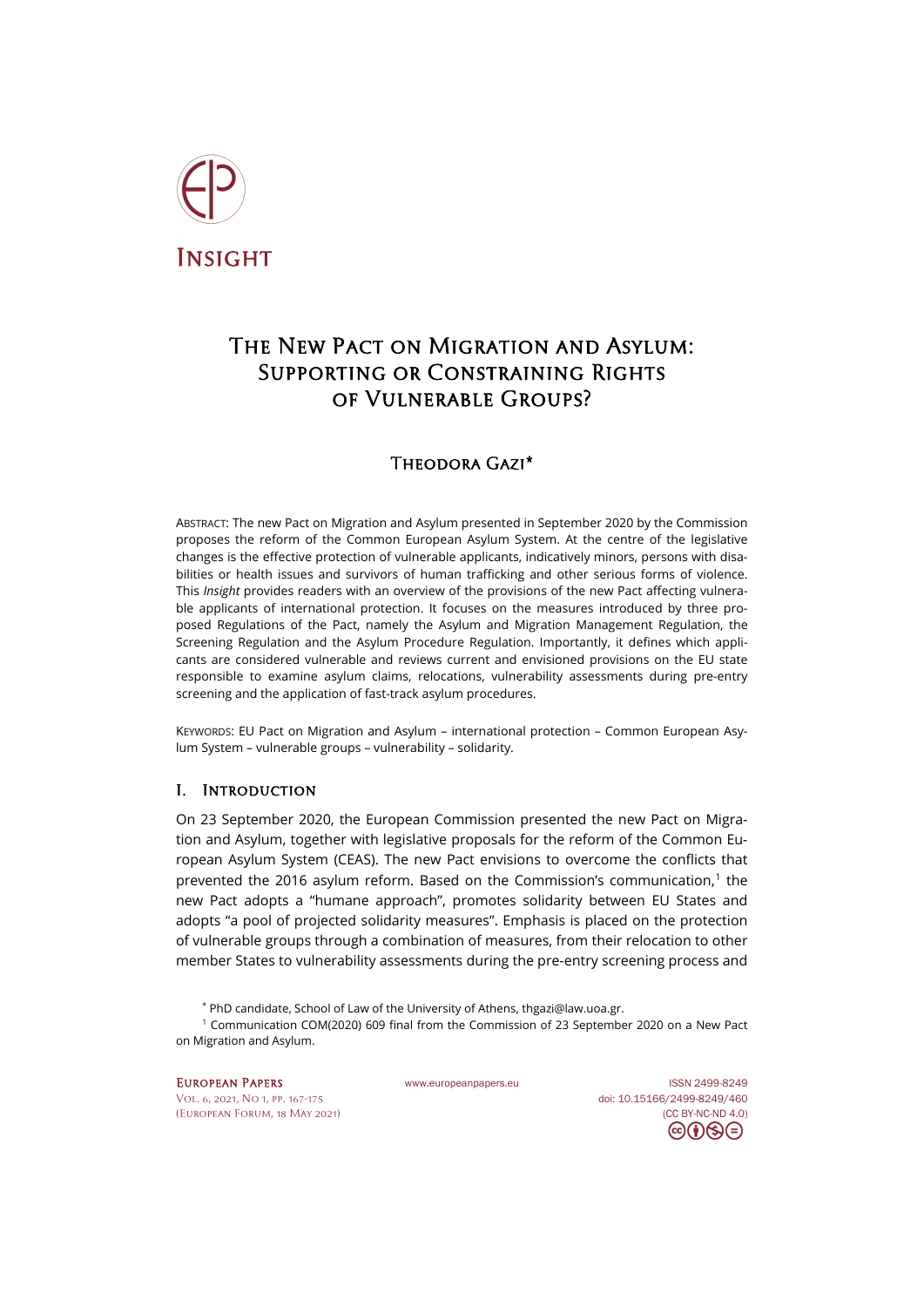exemptions of some groups from border procedures. Indeed, this positive framing of migration can support the development of a coherent asylum policy, if translated into binding legal provisions.

This *Insight* provides an overview of the key legal provisions of the new Pact which affect vulnerable asylum seekers. Under this scope, I first present the definition and the role of vulnerability in the asylum context. Then, I review the proposed revisions included in three Proposed Regulations of the new Pact, i.e., the Asylum and Migration Man-agement Regulation<sup>2</sup>, the Screening Regulation<sup>[3](#page-1-1)</sup> and the Asylum Procedure Regulation<sup>[4](#page-1-2)</sup>, in comparison with the currently applicable provisions. Given that the Pact is still under negotiation, this *Insight* does not serve as an in-depth analysis of the envisioned regime for asylum and migration. Its aim is to contribute to improved awareness on the impact of the revised legislations to vulnerable groups' access to international protection.

#### II. Defining vulnerable asylum seekers

The approach of vulnerability is not harmonised across CEAS legislative instruments. For this reason, it is important to review the different definitions provided, since addressing the needs of vulnerable applicants for international protection presupposes an understanding of their identity and needs.

To begin with, the Dublin III Regulation<sup>[5](#page-1-3)</sup> only refers to unaccompanied minors as vulnerable (Recital 13). Despite that, it includes special provisions to regulate the situation of minors, dependent individuals and applicants in need of healthcare (see arts 16, 17 and 19 (1)). Moreover, prior to executing transfer decisions, migrants' vulnerability is a factor examined by the state, in light of respecting the EU Charter of Fundamental Rights [2012].[6](#page-1-4)

<span id="page-1-0"></span><sup>2</sup> Proposal COM(2020) 610 final of the European Commission of 23 September 2020 for a Regulation of the European Parliament and of the Council on asylum and migration management and amending Council Directive (EC) 2003/109 and the proposed Regulation (EU) XXX/XXX [Asylum and Migration Fund].

<span id="page-1-1"></span><sup>3</sup> Proposal COM(2020) 612 final of the European Commission of 23 September 2020 for a Regulation of the European Parliament and of the Council introducing a screening of third country nationals at the external borders and amending Regulations (EC) n. 767/2008, (EU) 2017/2226, (EU) 2018/1240 and (EU) 2019/817.

<span id="page-1-2"></span><sup>4</sup> Amended proposal COM(2020) 611 final of the European Commission of 23 September 2020 for a Regulation of the European Parliament and the Council establishing a common procedure for international protection in the Union and repealing Directive 2013/32/EU.

<span id="page-1-3"></span><sup>5</sup> Regulation (EU) 604/2013 of the European Parliament and of the Council of 26 June 2013 establishing the criteria and mechanisms for determining the Member State responsible for examining an application for international protection lodged in one of the Member States by a third-country national or a stateless person (recast).

<span id="page-1-4"></span><sup>6</sup> The Charter includes multiple rights, including the prohibition of torture and inhuman or degrading treatment or punishment (art. 4) and the *non-refoulment* principle (art. 19).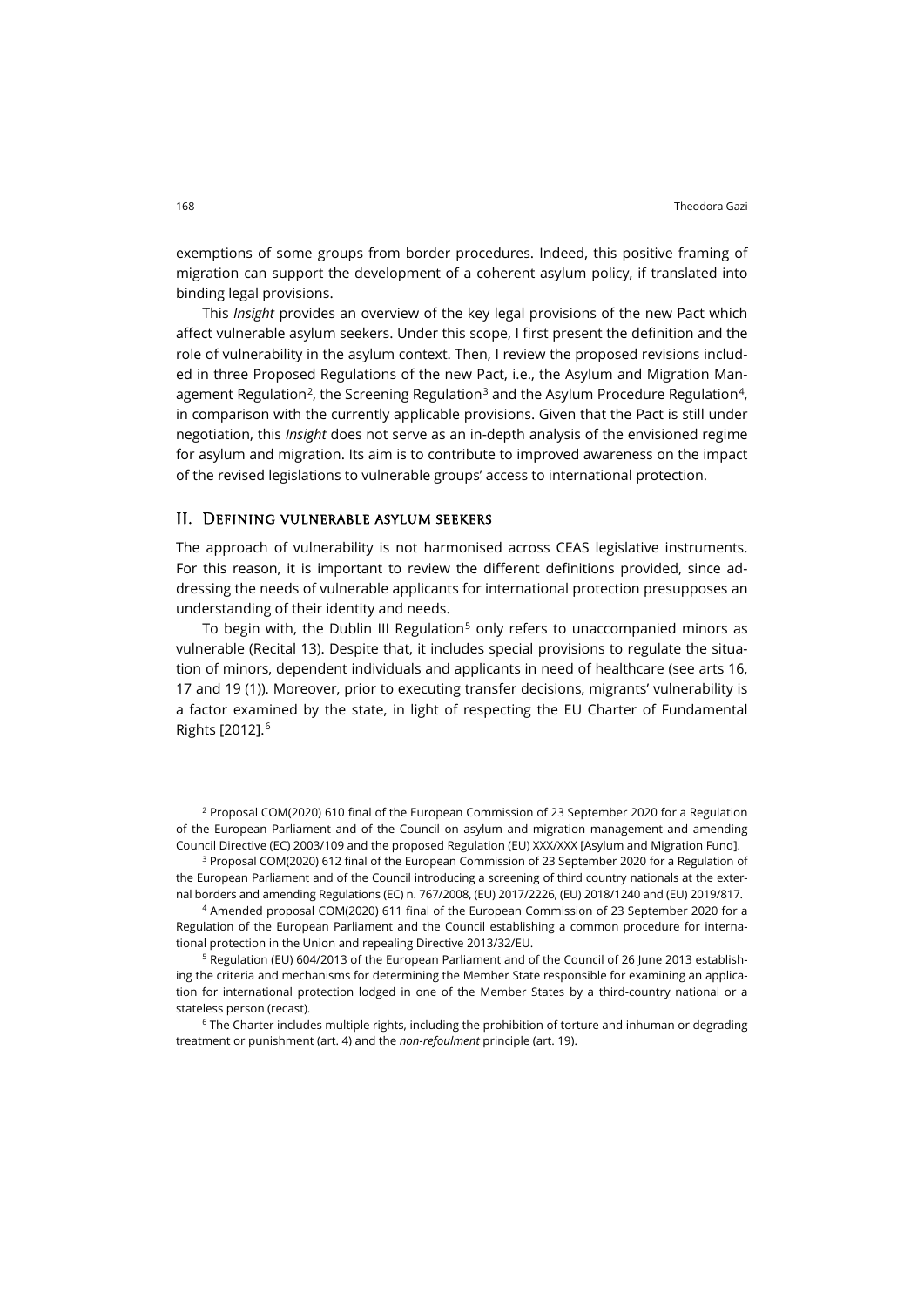As for the Reception Directive, $7$  it has incorporated an indicative list of vulnerable groups of asylum seekers (also referred to as "applicants with special reception needs"). This list includes minors (accompanied or not), elderly, pregnant women, single parents with minor children, persons with disabilities, serious illnesses or mental disorders, in addition to survivors of torture, rape or other serious forms of violence, including human trafficking (art. 21). After each asylum application, authorities perform a vulnerability assessment within a "reasonable" time. Moreover, special reception needs are addressed, even if they become apparent at a later stage in the asylum procedure (art. 22 (1)). It is important to note that, due to the margin of discretion of EU States to transpose the Directives, there are slight disparities in the categories of applicants deemed vulnerable across the EU.[8](#page-2-1)

Furthermore, the Procedures Directive<sup>[9](#page-2-2)</sup> does not refer to vulnerable groups, but to applicants "in need of special procedural guarantees". The factors examined to determine this condition include, *inter alia*: age, gender/gender identity, sexual orientation, disability, serious illness, mental disorders and consequences of torture, rape or other forms of violence (Recital 29). Again, national authorities must assess whether the applicant requires special procedural guarantees within a reasonable time after the application for international protection is submitted (art. 24(1)). This assessment is integrated into either existing asylum procedures or the vulnerability assessment of the Reception Directive. Based on the above, "applicants in need of special procedural guarantees" are a broader category which could include both vulnerable and non-vulnerable asylum seekers (e.g., LGBT and applicants with PTSD).

To sum up, the need to both assess and address the vulnerability of asylum seekers is a widely accepted concept across the  $EU$ .<sup>[10](#page-2-3)</sup> For this reason and depending on the legislative text, vulnerable groups enjoy a spectrum of rights, including special reception conditions and procedural guarantees. Under this scope, this Insight examines how certain provisions of the new Pact could impact vulnerable applicants.

<span id="page-2-0"></span><sup>7</sup> Directive 2013/33/EU of the European Parliament and of the Council of 26 June 2013 laying down or the reception of applicants for international protection (recast).

<span id="page-2-1"></span><sup>8</sup> European Council on Refugees and Exiles, The concept of vulnerability in European asylum procedures (2017[\) asylumineurope.org.](https://asylumineurope.org/wp-content/uploads/2020/11/aida_vulnerability_in_asylum_procedures.pdf)

<span id="page-2-2"></span><sup>9</sup> Directive 2013/32/EU of the European Parliament and of the Council of 26 June 2013 on common procedures for granting and withdrawing international protection (recast).

<span id="page-2-3"></span><sup>10</sup> EASO, Vulnerability in the context of applications for international protection (2021) [www.easo.europa.eu.](https://www.easo.europa.eu/sites/default/files/Vulnerability_JA_EN.pdf)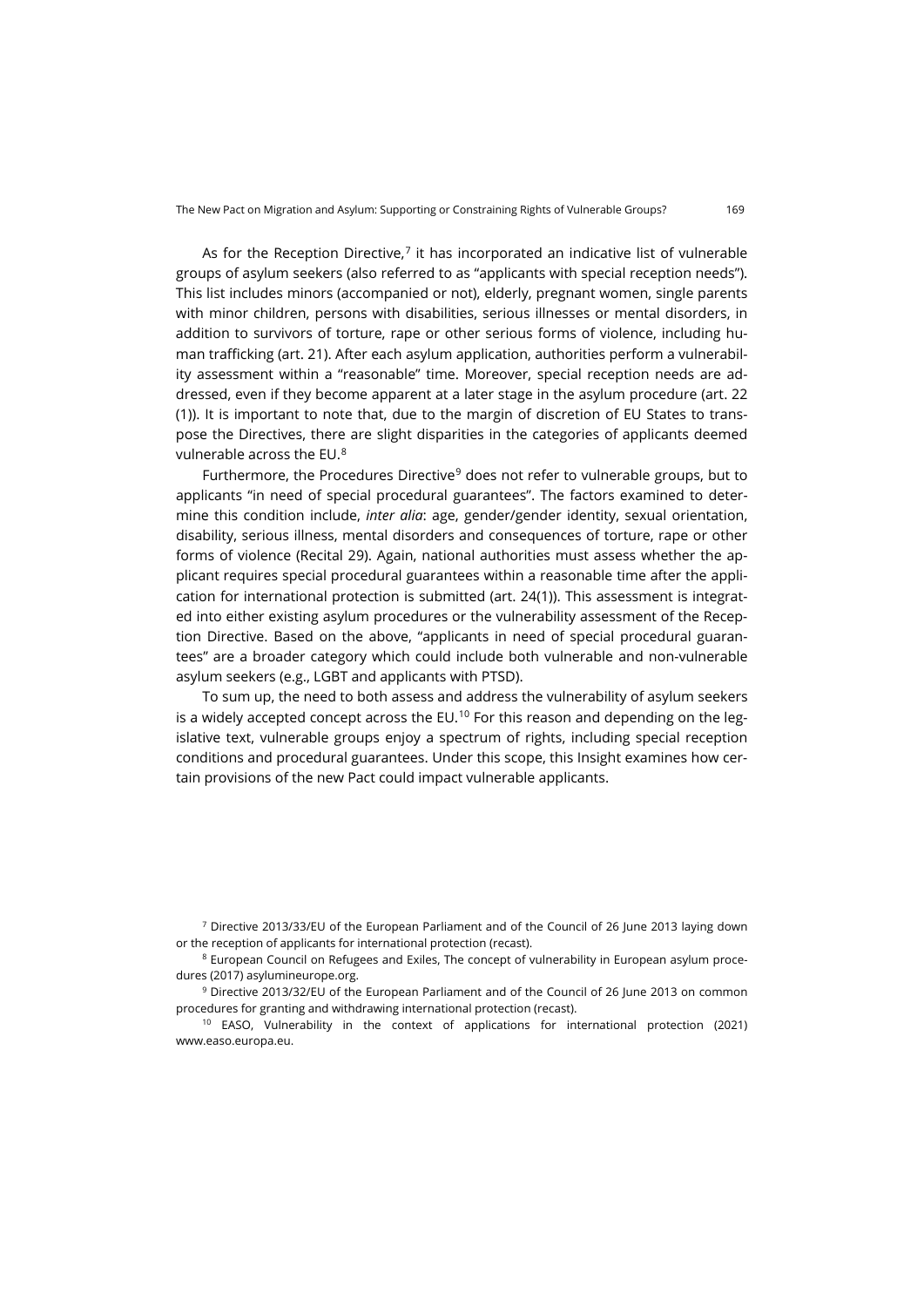#### III. The proposal for an asylum and migration management Regulation

The influx of mixed migration flows to Europe from 2015 onwards strained the asylum systems of EU States of first arrival. Indeed, multiple reports by scholars, $^{\rm 11}$  $^{\rm 11}$  $^{\rm 11}$  NGOs, $^{\rm 12}$  $^{\rm 12}$  $^{\rm 12}$  inter-national courts,<sup>[13](#page-3-2)</sup> in addition to national judgements<sup>[14](#page-3-3)</sup> have underlined the dysfunctionality of certain provisions of the Dublin system, especially in light of respecting fundamental rights. With a view to provide a solid framework for migration and asylum policies, [15](#page-3-4) the proposed Regulation on Asylum and Migration Management replaces Dublin III.

To begin with, two key contributions of the proposed Regulation are the expanded definition of family and the recalibration of evidential standards. While these changes apply to all asylum seekers, it is important to examine their implications for vulnerable groups, especially regarding the criteria to determine the EU state responsible for the asylum claim.

Before reviewing the suggested revisions, it should be clarified that Dublin III allows for the reunification of asylum seekers with family members separated across EU States (arts 8-11 and 16). However, it adopts a narrow definition of "family". First, the family member definition solely includes the spouse, unmarried partner or minor unmarried child, i.e. excluding relatives, siblings and married minors (art. 1 case g). Dublin III introduces two exceptions to this definition. On the one hand, unaccompanied children can be reunited with their sibling or relative, provided that this is in their best interest (art. 8). On the other hand, dependent applicants can also be reunited with a parent or sibling legally residing in another member state, if the relationship was formed in the country of origin (art. 16). Second, Dublin's definition of family solely recognises families formed in the country of origin (art. 1 case g). Again, an exception is introduced for the reunification of applicants with family members who are recognised beneficiaries of international protection in another EU state (art. 9 Dublin III).

As evident, this complicated set of rules to define family was rightfully replaced in the proposed Regulation. Specifically, the definition of family (art. 2 case g) is extended both to those formed during the migration journey (i.e., not only from the country of origin) and to siblings, in all cases. In other words, family reunification no longer excludes families formed during transit, i.e., before reaching the country of asylum. Widening the defini-

<span id="page-3-0"></span><sup>11</sup> Indicatively, see F Keller, 'Report on the implementation of the Dublin III Regulation (2019/2206(INI))', (2020) European Parliament, Committee on Civil Liberties, Justice and Home Affairs.

<sup>13</sup> See an overview of related cases at ECtHR, *Dublin cases Factsheet* (2016[\) www.echr.coe.int.](http://www.echr.coe.int/Documents/FS_Dublin_ENG.pdf)

<span id="page-3-3"></span><span id="page-3-2"></span><sup>14</sup> Indicatively, see European Database of Asylum Law, *Italy: Withdrawal of Dublin transfer to Latvia on the grounds of systemic deficiencies violating human rights* [www.asylumlawdatabase.eu.](https://www.asylumlawdatabase.eu/en/content/italy-withdrawal-dublin-transfer-latvia-grounds-systemic-deficiencies-violating-human-rights)

<span id="page-3-4"></span><sup>15</sup> V Novotny, 'The New Pact on Migration: A Set of Innovative Proposals with an Uncertain Outcome' (5 November 2020) Martens Centre for European Studies [www.martenscentre.eu.](https://www.martenscentre.eu/publication/the-new-pact-on-migration-a-set-of-innovative-proposals-with-an-uncertain-outcome/)

<span id="page-3-1"></span><sup>12</sup> European Council on Refugees and Exiles, To Dublin or not to Dublin?, Policy note #16 (2018) [www.ecre.org.](https://www.ecre.org/wp-content/uploads/2018/11/Policy-Note-16.pdf)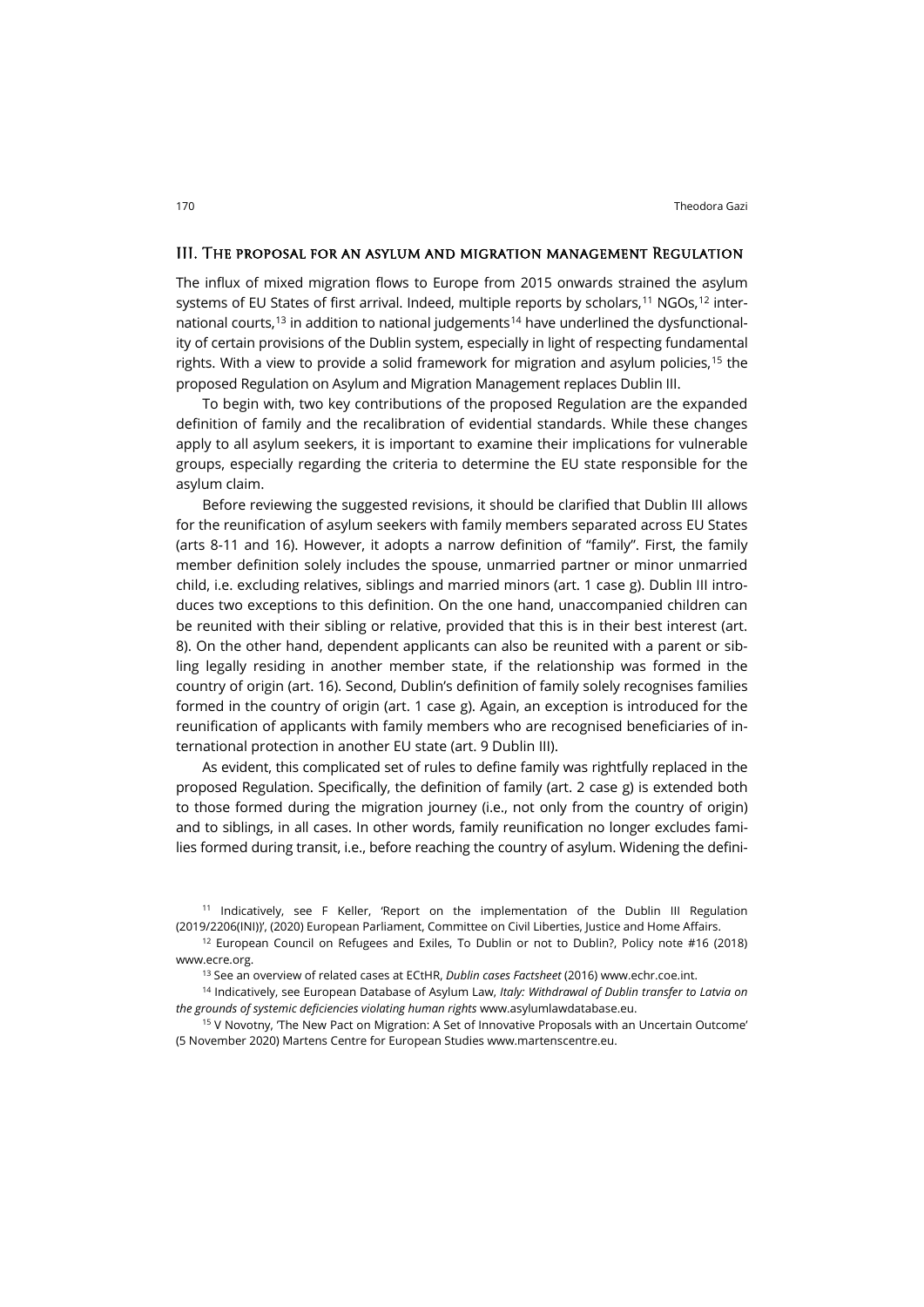tion of family means that more applicants can be reunited with family members. Thus, this change can have a significant impact on dependent persons' quality of life. [16](#page-4-0)

Moreover, the proposed Regulation introduces an important safeguard regarding the rules of evidence for family reunification (Recital 49). Specifically, formal proof, such as original documentary evidence and DNA testing should not be necessary to establish States' responsibility for examining an asylum application "in cases where the circumstantial evidence is coherent, verifiable and sufficiently detailed". This provision also facilitates family reunification and simplifies the procedure to be followed by the interested parties.

Focusing on unaccompanied minors (UAMs), the proposal introduces two changes. Firstly, in the absence of a competent family member in another EU state, the responsible state to examine a UAM's asylum claim is where he/she first lodged the asylum application, unless this is against the child's best interest (see art. 15(5)). However, it ap-pears that the proposed Regulation ignored the M.A. judgment<sup>[17](#page-4-1)</sup> issued by the Court of Justice of the EU. This decision stated that, in case of multiple asylum claims, the responsible EU state should be the one where the UAM is present. Secondly, the proposed Regulation aims at enhancing guarantees for UAM by making best interest assessments (BIAs) "more operational", according to the Explanatory Memorandum. Already, Dublin III recognised that "the best interests of the child should be a primary consideration of Member States when applying this Regulation". (Recital 13 and art. 6 (1)). Subsequently, the proposed Regulation goes one step further, spelling out the content of the BIA prior to transfer decisions of UAMs, i.e., whether the receiving state will adopt the necessary and appropriate measures to "ensure the adequate protection of the child, and in particular the prompt appointment of a representative […] tasked with safeguarding respect for all the rights to which they are entitled" (recital 48 and art. 13).

Finally, the proposed Regulation introduces an annual Migration Management Report which assesses migratory pressures. Specifically, the Explanatory Memorandum underlines that solidarity should be "available on a constant basis". Under this scope, a report is adopted by the Commission to both describe the anticipated evolution of the migratory situation and indicate whether particular States face capacity challenges, due to hosting vulnerable third-country nationals (art. 6(4)). Said States can utilise the "solidarity pool", a measure which promotes the relocation of vulnerable persons across EU countries (art. 49(3) and (4)). Specifically, the solidarity pool is established by the Commission through the adoption of an implementing act which could also determine the number migrants to be relocated, in case the initial indications fall short of the needs identified (recital 22).

<span id="page-4-1"></span><span id="page-4-0"></span><sup>16</sup> European Council on Refugees and Exiles, Comments on the Commission Proposal COM(2020) 610 2020/0279 for a Regulation on Asylum and Migration Management, (2021[\) www.ecre.org.](https://www.ecre.org/wp-content/uploads/2021/03/ECRE-Comments-RAMM.pdf)

<sup>17</sup> Case C-648/11 *M.A. and Others*, ECLI:EU:C:2013:367 para. 66.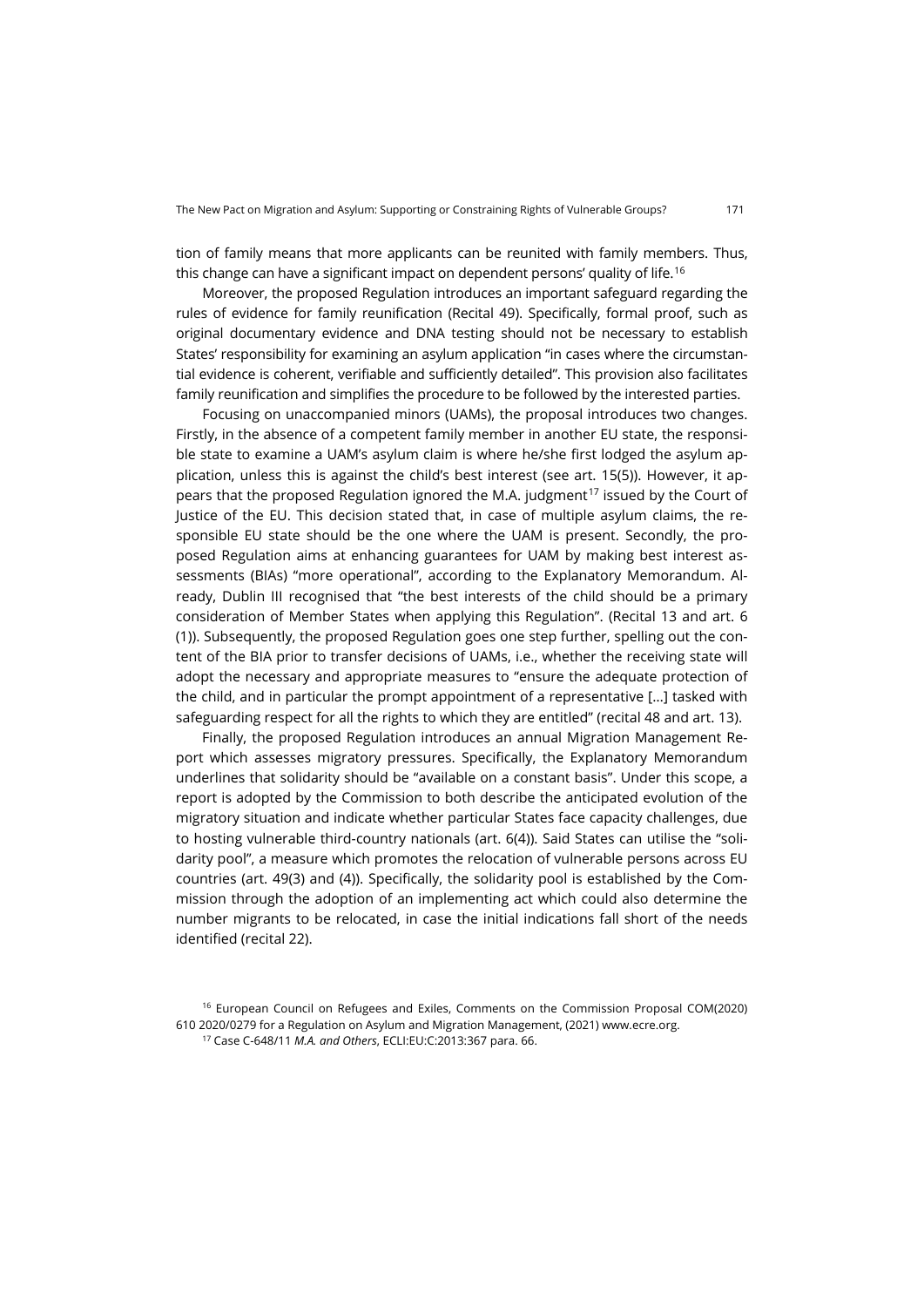To sum up, it is important to acknowledge the positive narrative on migration in the Explanatory Memorandum, as well as the Commission's intention to strengthen both family unity and children's rights. Moreover, the development of a relocation mechanism is a positive aspect of the Proposal, [18](#page-5-0) since the allocation of responsibility portrays the principle of solidarity and fair sharing of responsibility, guaranteed in art. 80 of the Treaty on the Functioning of the European Union [2007].

However, the above analysis demonstrates that the responsibility criteria included in the Proposal will not substantially shift the burden of asylum examinations away from front-line States, given that the "first country of irregular entry" criterion remains applicable (art. 21). Moreover, the implementation of the solidary mechanisms appears complicated, whereas the failure of the 2015 relocation programme<sup>[19](#page-5-1)</sup> serves as cautionary tale about the implementation of relocation and solidarity measures. Under this scope, the proposed changes should be oriented to addressing bottlenecks of the current regime and further explore how to enhance the protection of vulnerable groups, e.g., by introducing vulnerability assessments prior to transfer decisions.

#### IV. The proposal for a screening Regulation at the external borders

The Proposal for a Screening Regulation<sup>[20](#page-5-2)</sup> aims at the immediate identification of migrants arriving irregularly in the EU, by introducing a screening process of third-country nationals at the external borders. According to art. 6(3), the pre-entry screening is com-pleted in 5 days<sup>[21](#page-5-3)</sup> from either their apprehension in the external border area or disembarkation in the territory of the Member state or their presentation at a border crossing point. During this process and where relevant, national authorities shall conduct a preliminary health and vulnerability assessment to evaluate whether a migrant is "in a vulnerable situation" (art. 9(2)). After their identification, persons who are either vulnerable or in need of special procedural needs shall receive "adequate support" regarding their physical and mental health. Specifically, Recital 27 calls for States to pay particular attention to individuals with vulnerabilities, providing an indicative list which includes "pregnant women, elderly persons, single parent families, persons with an immediately identifiable physical or mental disability, persons visibly having suffered psychological or physical trauma and unaccompanied minors".

<span id="page-5-0"></span> $18$  European Council on Refugees and Exiles, Comments on the Commission Proposal for a Regulation on Asylum and Migration Management cit.

<span id="page-5-1"></span><sup>19</sup> S Wolff, 'The Emergency Relocation Scheme: A Burden Sharing Failure' (March 2021) NEXTEUK Policy Paper Serie[s www.qmul.ac.uk.](https://www.qmul.ac.uk/nexteuk/media/nexteuk/documents/NEXTEUK-Griffin-MAR21-(Fusionn%C3%83%C2%A9)-copie.pdf)

<sup>20</sup> Proposal COM(2020) 612 final cit.

<span id="page-5-3"></span><span id="page-5-2"></span><sup>21</sup> The duration of the pre-entry screening may be extended in exceptional circumstances, for maximum 5 additional days.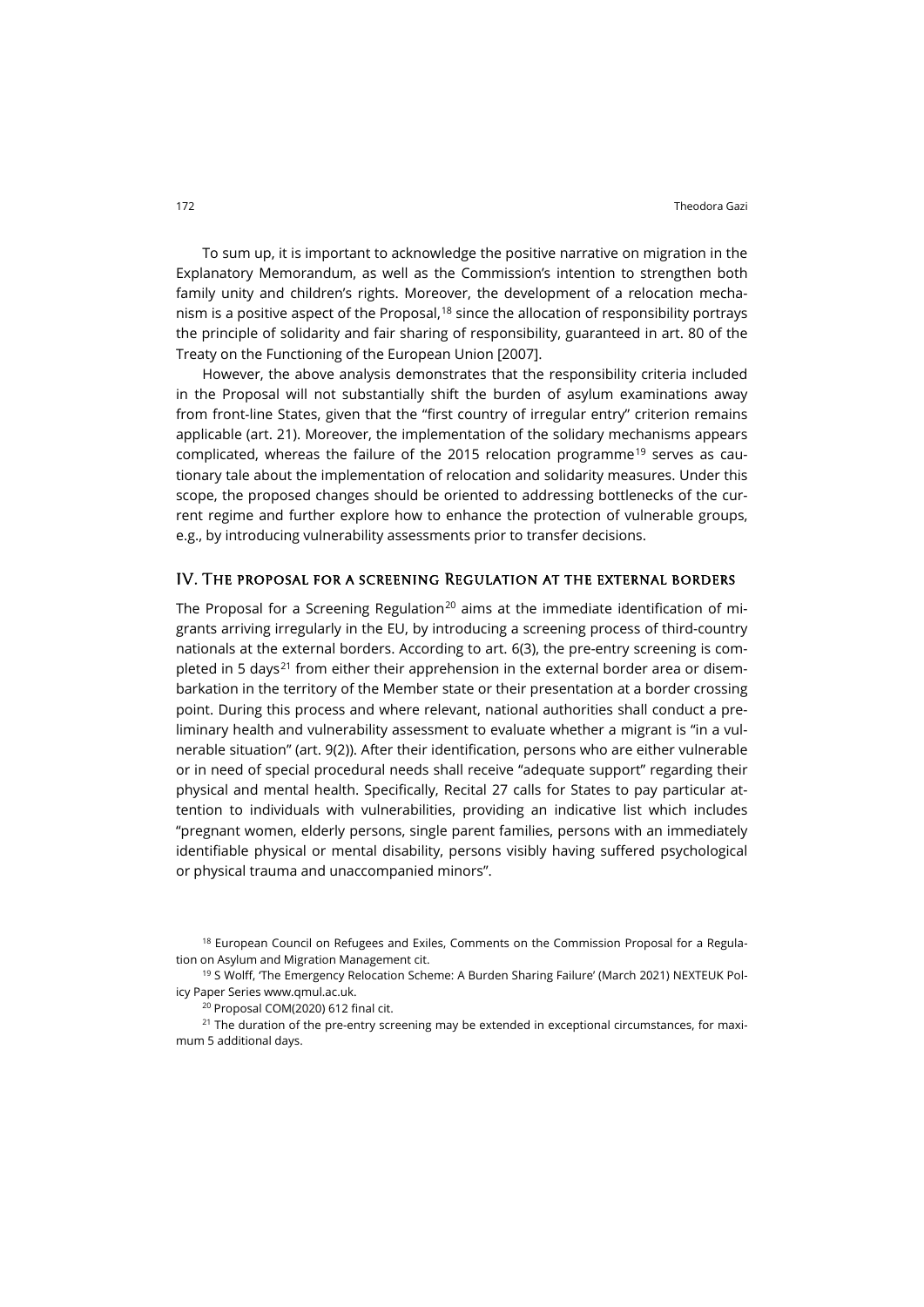To begin with, it must be highlighted that authorities only conduct said assessment "where relevant", i.e., not in all cases. This point is further explained in Recital 26, based on which an assessment should not take place "if it is clear from the circumstances that such examination is not needed, in particular because the overall condition of the person appears to be very go". However, this means that authorities are to examine vulnerability based on mere observation. Inevitably, this provision disregards the diverse nature of vulnerability and discriminates against groups whose vulnerability is not visible or obvious, e.g., victims of psychological trauma or human trafficking. As for persons with disabilities, the Regulation reintroduces a medical understanding of disability and mental health, contrary to the UN Convention on the Rights of Persons with Disabilities [2007]. [22](#page-6-0)

Moreover, the proposed Screening Regulation replicates the "hotspot" approach, cur-rently adopted in Italian and Greek boarders<sup>[23](#page-6-1)</sup>. First introduced in 2015 by the Commission, hotspots are a response mechanism to exceptional mixed migration flows. More specifically, hotspots serve as physical sites where national authorities identify new arri-vals after disembarkation, register asylum claims and conduct return operations.<sup>[24](#page-6-2)</sup>

Under this scope, it is important to consider the deficiencies of the hotspot approach during the past five years of implementation. Reports by aid actors<sup>[25](#page-6-3)</sup> and agencies<sup>[26](#page-6-4)</sup> have repeatedly depicted hotspots as overcrowded facilities, where residents have limited access to services and medical care. The high number of arrivals, in addition to understaffing of national authorities results in the belated (or lack of) detection of vulnerabilities, widespread detention and delays in appointing representatives for UAMs.

Based on the above, a "one-size-fits-all" vulnerability assessment system is highly problematic and cannot adequately consider the rights and needs of vulnerable persons. In other words, by focusing on addressing obvious vulnerabilities, the Regulation overlooks and marginalises a portion of vulnerable new arrivals. Finally, the above analysis shows that the hotspot approach should not serve as a blueprint for EU's future approach to migration.

<span id="page-6-0"></span><sup>22</sup> M Uldry and J Bull, 'A missed opportunity: How Europe can better protect migrants with disabilities and mental health problems' (18 December 2020) European Disability Forum [www.edf-feph.orgh.](https://www.edf-feph.org/a-missed-opportunity-how-europe-can-better-protect-migrants-with-disabilities-and-mental-health-problems/)

<span id="page-6-1"></span><sup>23</sup> Caritas Europe, 'Caritas Europa's analysis and recommendations on the EU Pact on Migration and Asylum' (December 2020[\) www.caritas.eu.](https://www.caritas.eu/wordpress/wp-content/uploads/2021/02/210212_position_Paper_EU_Pact_migration_Caritas_Europa_Final.pdf)

<span id="page-6-2"></span><sup>24</sup> Commission staff working document SWD(2017) 372 final of the European Commission of 15 November 2017, Best practices on the implementation of the hotspot approach.

<span id="page-6-3"></span> $25$  Danish Refugee Council, 'Fundamental rights and the EU Hotspot approach' (2017) [drc.ngoh](https://drc.ngo/media/epajgkvn/drc_fundamental-rights-and-the-eu-hotspot-approach_october-2017.pdf) and IRC, 'The Cruelty of Containment: The Mental Health Toll of the EU's 'Hotspot' Approach on the Greek Islands' (2020) [reliefweb.int.](https://reliefweb.int/sites/reliefweb.int/files/resources/IRC_Cruelty_of_Containment_FINAL.pdf)

<span id="page-6-4"></span> $26$  Fundamental Rights Agency, 'Opinion of the European Union Agency for Fundamental Rights on fundamental rights in the 'hotspots' set up in Greece and Italy' (2016) and Fundamental Rights Agency, 'Update of the 2016 Opinion of the European Union Agency for Fundamental Rights on fundamental rights in the 'hotspots' set up in Greece and Italy' (2019).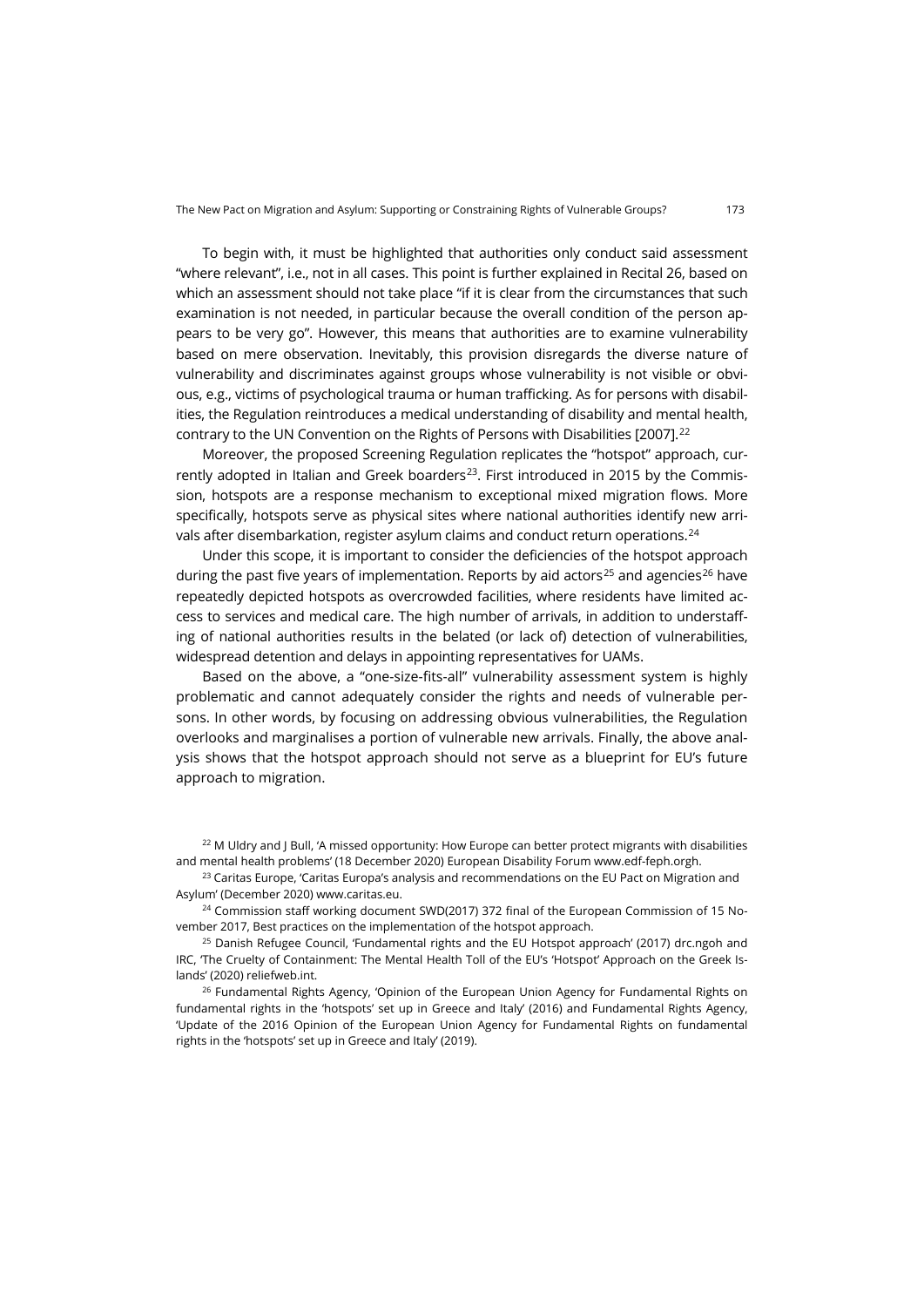#### V. The proposal for an asylum procedure Regulation

An essential element of international protection is the establishment of fair and effi-cient procedures<sup>[27](#page-7-0)</sup>. The Asylum Procedure Regulation<sup>[28](#page-7-1)</sup> repealing the Procedures Di-rective (2013/32/EU) is an amendment of the Regulation proposed in 2016.<sup>[29](#page-7-2)</sup> Its aim is to establish simpler and shorter procedures for asylum claims, while guaranteeing the efficiency of decision-making and improving applicants' rights. One of the changes of the new Pact which affects vulnerable groups is the establishment of a fast-track border procedure for the examination of asylum claims which also prepares returns, following a negative decision (art. 41).<sup>[30](#page-7-3)</sup>

To begin with, it must be stressed that fast-track procedures pose the risk of procedural errors and mishandling asylum claims. Due to the strict time constrains, applicants' protection needs could be overlooked, while their access to legal aid and their ability to properly exercise their right to appeal negative decisions are limited.<sup>[31](#page-7-4)</sup>

Recognising these risks, the Procedures Directive excluded applicants in need of special procedural guarantees from accelerated or border procedures, when adequate support cannot be provided (art. 24(3)). Adopting a similar approach, the proposed Regulation also exempts asylum seekers in need of special procedural guarantees, in case said guarantees may not be provided or for medical reasons. In addition, unaccompanied minors and families with children below the age of 12 are exempted, except if they are considered as a danger to national security or public order (arts 41(5) and 9)).

A first read of the Regulation indicates that the new Pact broadens the list of groups excluded from border procedures. However, the implementation of the Procedures Directive (as transposed into Greek  $\text{law}^{32}$ ) in hotspots serves as proof that these safeguards are not adequate to protect vulnerable groups. As noted by Refugee Support Aegean, an NGO working in Greek islands, asylum authorities deem as a rule that adequate support is provided to applicants in need of special procedural needs during fast-track border procedures in Aegean islands, even in cases of particularly vulnerable applicants. $^{\rm 33}$  $^{\rm 33}$  $^{\rm 33}$ 

<span id="page-7-0"></span><sup>27</sup> United Nations High Commissioner for Refugees, Fair and efficient asylum procedures: a nonexhaustive overview of applicable international standards of 2 September 2005, [www.unhcr.org.](https://www.unhcr.org/protection/migration/4aa76da49/refugee-protection-mixed-migration-10-point-plan-action-chapter-6-differentiated.html)

<sup>28</sup> Amended proposal COM(2020) 611 final cit..

<span id="page-7-2"></span><span id="page-7-1"></span><sup>29</sup> Proposal COM(2016) 467 final of the European Commission of 13 July 2016 for a Regulation of the European Parliament and the Council establishing a common procedure for international protection in the Union and repealing Directive 2013/32/EU.

<span id="page-7-3"></span><sup>30</sup> This Border procedure must be concluded maximum within 12 weeks from the registration of the application.

<span id="page-7-4"></span><sup>31</sup> European Council on Refugees and Exiles, Border Procedures: Not a Panacea (July 2019) [www.ecre.org.](http://www.ecre.org/wp-content/uploads/2019/07/Policy-Note-21.pdf)

<sup>32</sup> Greek Law 4636/01.11.2019, as in force.

<span id="page-7-6"></span><span id="page-7-5"></span><sup>33</sup> Refugee Support Aegean, Comments on the amended Commission proposal for an Asylum Procedures Regulation, (October 2020[\) rsaegean.org.](https://rsaegean.org/wp-content/uploads/2020/10/RSA_Comments_APR.pdf.)